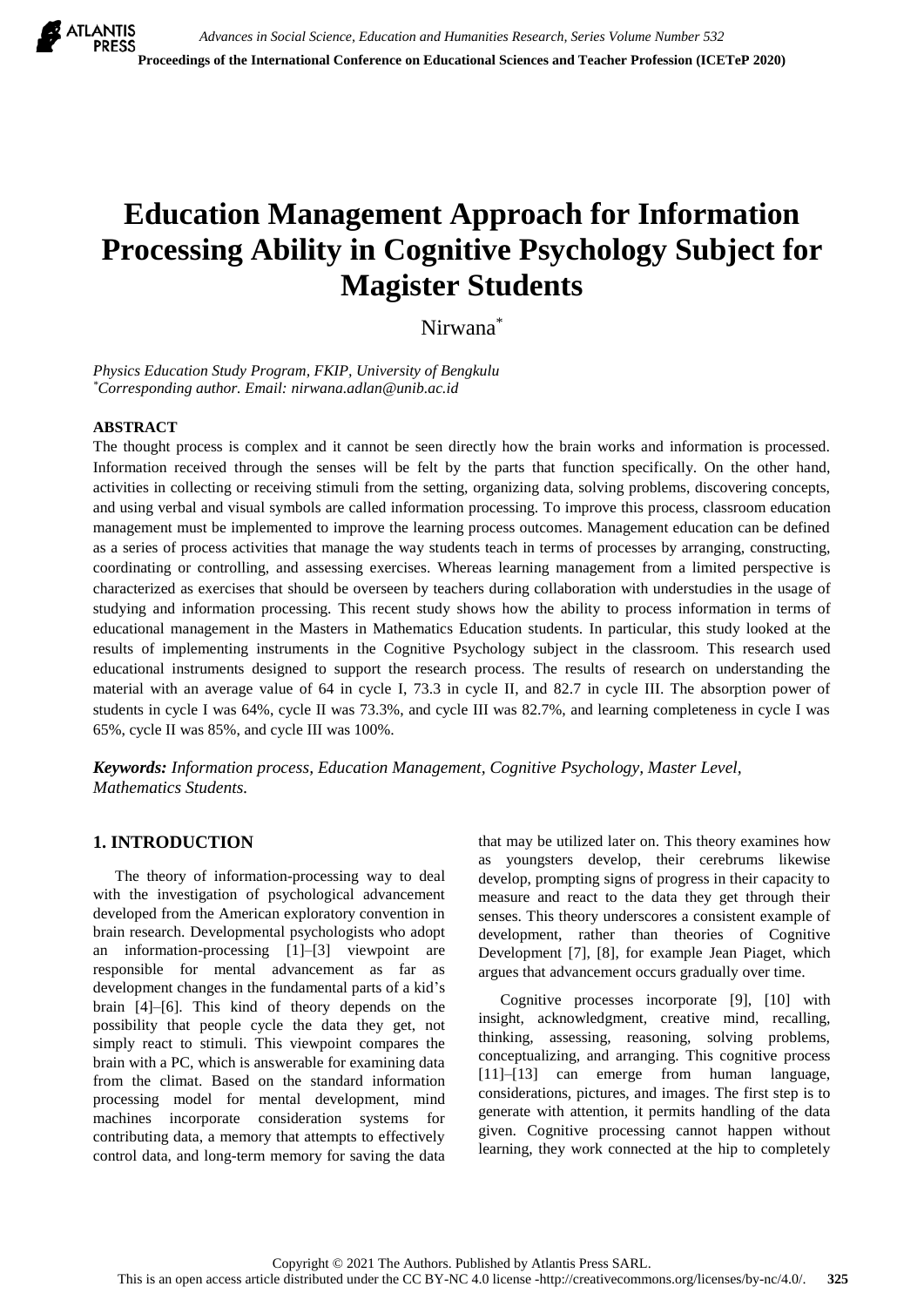

get data. This theory consolidates both quantitative and qualitative developmental elements [14], [15]. Qualitative development happens through the rise of new systems for data storage and recovery, creating illustrative capacities, (for example, utilizing language to speak to ideas), or acquiring problem-solving rules [9], [16]. An expansion in the information base or the capacity to remember more things in working memory is an example of quantitative change, just as an increment in the intensity of associated intellectual affiliations [17]. Qualitative and quantitative segments frequently collaborate to grow new and more effective techniques for handling frameworks.

Prospective teachers, of course, have a very big role in the success of learning in schools. The students' interests, abilities, and potentials will not develop optimally without the help and motivation from the teacher. Educators are required to have broad insights and be able to become facilitators who are tasked with providing convenience in learning to all students so that they can learn in an atmosphere that is fun, happy, full of enthusiasm, and dares to express their opinions openly.

At the appointed time, new teacher candidates enter a fairly important stage, namely taking a competency test. This competency test material is related to professional skills [18]. Teachers also have to be creative in designing learning materials, learning resources, and using interesting media [4], [19]. The implementation of student management starts from:

- 1) Planning, namely the administrative requirements that new prospective students must meet, including sufficient age requirements,
- 2) Organizing, namely the process of admitting new students carried out by administrative staff who are assisted by teachers in turns and on a scheduled basis,
- 3) Actuating, namely building student discipline in obeying the rules and protecting the school environment,
- 4) Controlling (supervision), namely supervision of student discipline both in terms of attendance and habituation.

Management functions [20] in the information process starting from:

1) Planning, namely the learning implementation plan (RPP), the subject design per unit will be applied by the teacher in classroom learning. Based on this lesson plan, a teacher is expected to be able to implement programmed learning. Therefore, RPP must have high applicable power. RPP has a planning function and a learning implementation function. As a function of RPP planning, it encourages teachers to be more prepared to carry out learning activities with careful planning. In implementation, the lesson plan functions to make the learning process effective according to what was planned.

- 2) Organizing, related to class management. Management of certain classes that include competency standards, basic competencies, subject matter, learning activities, competency achievement, indicators for assessment, time allocation, and learning resources.
- 3) Actuating, the implementation of systemic learning that is used specifically based on learning and teaching theories to ensure the quality of learning. In implementing learning, things that must be considered are the quality of scientific answers, relevant (coverage, depth, level of difficulty and order of presentation in the syllabus according to the level of physical, intellectual, social emotional and spiritual development of students), systematic (the existing components are interrelated) , consistency (not easy to change), adequate (supporting student competence), actual and contextual (according to circumstances), flexible (able to accommodate student diversity), and comprehensive (covering the cognitive, psychomotor, affective domains).
- 4) Controlling (supervision), namely reporting the results of the implementation of learning or what is known as evaluation. Evaluation in education can provide an overview of the level of student mastery of a material, provide an overview of student learning difficulties, and provide an overview of the student's position among classmates.

Several studies have indicated that people with high working memory are better ready to sift through insignificant data. Specifically, in one examination on the focus on dichotic listening [21], [22], members played two soundtracks, one in each ear, and requested to focus on just one. It shows that there is a critical positive relationship between working memory capacity and the capacity of members to channel data from other soundtracks. Therefore, in this study, the researcher will raise the problem of the existing information processing ability of mathematics master students.

# **2. METHODOLOGY**

# *2.1 Location*

This research was carried out on the first semester students of the S2 mathematics education study program at FKIP Bengkulu University. The action was carried out by the lecturer who cared for the philosophy of mathematics, assisted by 2 students. Students selected as observers in this action research were the fourthsemester students who have taken the Cognitive Psychology course and received excellent grades [14],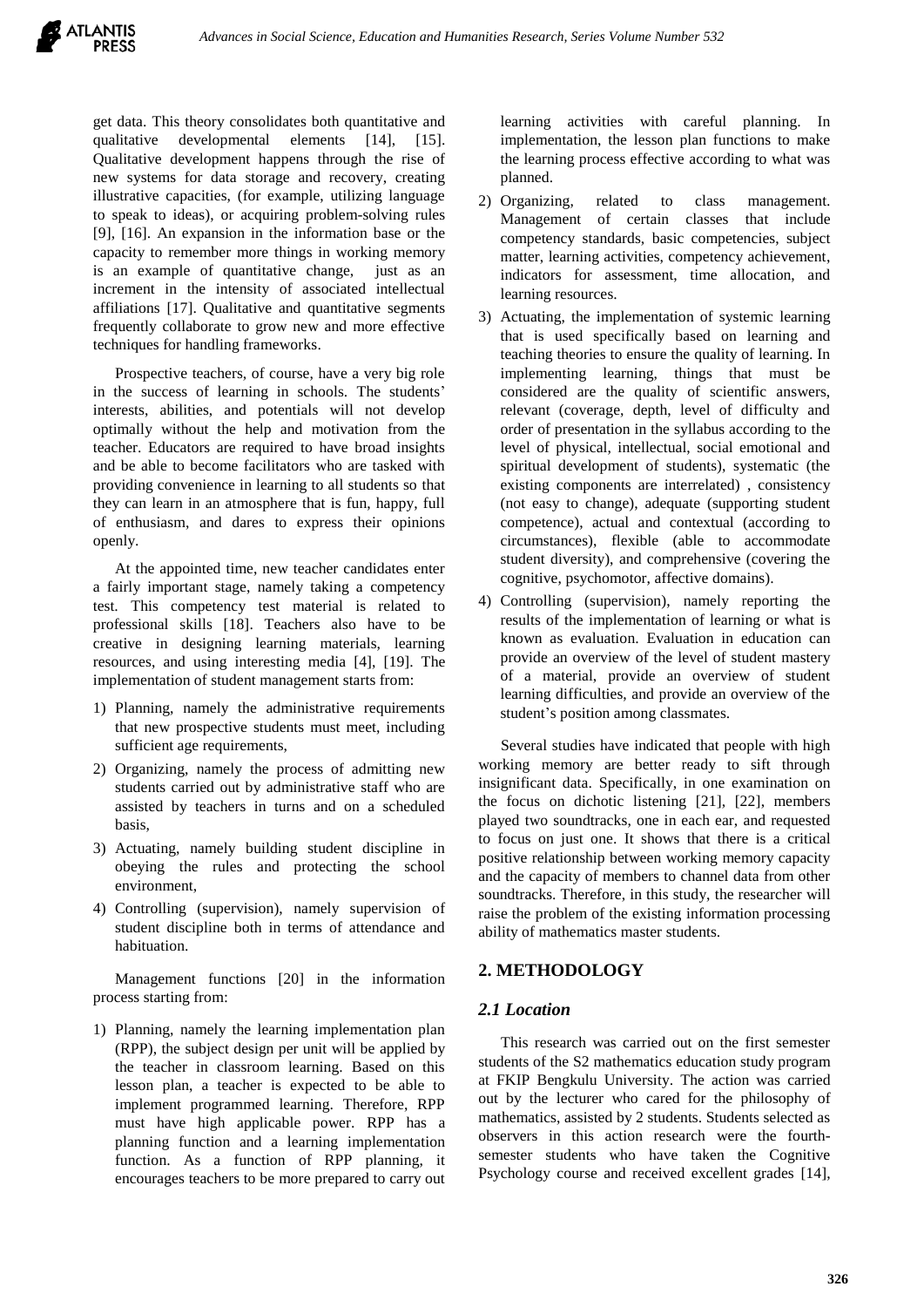

[23]. To answer the problems in this study, there are several factors that were investigated:

- a) Student factors, to see the activeness and learning outcomes of students in using computers as learning media, which means that they are seen directly at the time and after the learning is carried out. Learning outcomes will be seen through the test results in each cycle. While the process seen through the learning process takes place by means of observation in each cycle.
- b) Lecturer factors, to see how the Cognitive Psychology learning material prepared in planning and implementing actions uses computers as a medium. In this case, what will be seen is the learning process used in carrying out every action.

# *2.2 Research Plan*

The Procedure of this Classroom Action Research consisted of 3 cycles[24][25], [26]. Each cycle was done as per the progressions to be accomplished, such as what has been designed in the factors to be investigated. To see students learning outcomes using computers as learning media, learning outcomes tests were made in each cycle. The implementation of this classroom action research used the accompanying strategies: (1) planning, (2) implementation of action, (3) observation and evaluation, (4) reflection. The clarity of this action research procedure can be described as follows:

### *2.2.1. Planning*

Action planning to be carried out in this research were:

- a. Creating learning scenarios and selecting subconcepts that can use computers as learning media.
- b. Designing and creating an animation program that will be used in the implementation of the action.
- c. Make observation sheets to see learning activities in class when using computers as learning media.
- d. Designing an evaluation tool to see whether the use of computers as a learning medium can increase the activities and results of learning the philosophy of mathematics.

# At this stage, the action was carried out in accordance with the planned learning scenario.

# *2.2.3. Observation and Evaluation*

At this stage, observation and evaluation of the implementation of the action were carried out using observation sheets and tests in each cycle.

#### *2.2.4. Reflection*

The outcomes got during the previous stage were collected and analyzed. The results of the analysis were used to determine the action in the next cycle.

#### *2.3 Data Collection*

The types of data obtained were quantitative and qualitative data consisting of:

- 1. Test of learning outcomes,
- 2. Observation sheet.

The data from the student were collected by these activities:

- a. The learning outcomes data were obtained by giving a test at the end of each cycle to students.
- b. Data about the process, in this case learning activities, were obtained when the action was carried out using observation sheets which were observed by 2 research lecturers and 1 student.
- c. Data on student responses to the use of computers as a learning medium for the philosophy of mathematics education was obtained through a questionnaire.

# *2.4. Performance Indicators*

The criterion for the level of success of this study is in accordance with the objectives of this study, namely: to increase the activity and learning outcomes of Mathematics Education Master Program students using computers as a medium of learning mathematics philosophy. The indicator of the success of this study is if students can pass with A and B grades of 70%. Meanwhile, the value determination carried out is in accordance with the assessment carried out at the University of Bengkulu as follows:

# *2.2.2. Execution of Actions*

#### **Table 1.** Indicators

| Condition                            | Range          | <b>Annotation</b> | Mark |
|--------------------------------------|----------------|-------------------|------|
| If the student is successful         | $80\% - 100\%$ | Excellent         | А    |
| If the average student is successful | 70% - 79%      | Very Good         | B    |
| If the average student is successful | $56\% - 69\%$  | Good              |      |
| If the average student is successful | $46\% - 55\%$  | Less Good         |      |
| If the average student is successful | $<45\%$        | Failed            |      |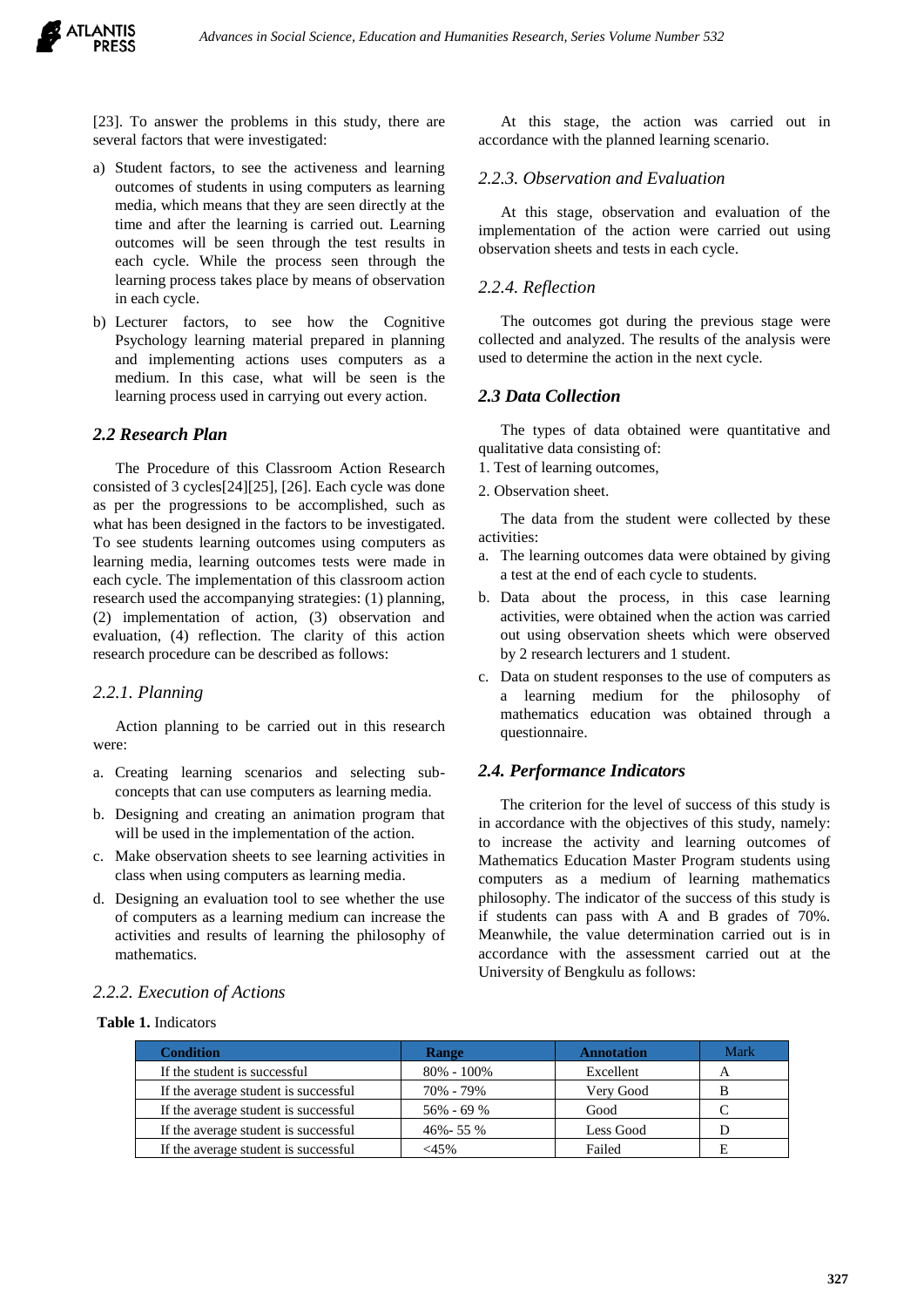

# **3. RESULT AND DISCUSSION**

**Table 2.** Teaching Activities Observation

Students learning outcomes are viewed from the aspects of understanding the material and student scientific performance in learning through the application of POAC in the philosophy of mathematics education. Then it will be seen that students learning outcomes actuating the improvement for each cycle. Learning outcomes in the aspect of understanding the material were obtained from a combination of cycle test scores and group reports, where 70% were obtained from cycle tests and 30% from group reports. The learning outcomes of students' understanding of the material actuated the improvement in each cycle.

# *3.1. First Cycle*

The observation results of teaching activities are shown in table 2 and observations are made by 1 observer, namely the teacher. Observations were made by using a guideline or assessment criteria for the teaching activity observation sheet and the criteria for assessing the cognitive psychomotor observation sheet and student activity. On the observation sheet, the observer is given insufficient, sufficient, and good answer choices for each aspect being observed.

| No | <b>Skills</b>        | <b>Opportunities For Improvement</b>                                                                                                                                                 |  |
|----|----------------------|--------------------------------------------------------------------------------------------------------------------------------------------------------------------------------------|--|
|    | Phase 1<br>Planning  | Teachers pay less attention to others who do not comprehend the presentation of<br>the issues raised.                                                                                |  |
|    |                      | The instructor only guides a few groups which amplify the difficulty in<br>carrying out the investigation.                                                                           |  |
|    | Phase 2<br>Actuating | There were three groups that did not have the opportunity to investigate<br>perfectly because of lack of attention. It happened because time had been spent<br>guiding other groups. |  |

The observer gave an assessment based on the provisions of the teacher observation assessment criteria in cycle I. In general, the scores obtained from the observer for teaching activities in teaching showed that

the teaching activity in applying POAC to Cognitive Psychology material was included in the good criteria, but in the learning process, there were still some teacher shortcomings which can be seen in table 3.

**Table 3.** Improvement for Teacher

| N <sub>0</sub> | <b>Skills</b> | <b>Opportunities For Improvement</b>                                         |  |  |
|----------------|---------------|------------------------------------------------------------------------------|--|--|
|                | Phase 1       | Students are less active in making conclusions, this is because students are |  |  |
|                | Planning      | confused when asked to make conclusions.                                     |  |  |
|                |               | Students do not know what is important and necessary, this is because        |  |  |
|                |               | students still feel that all knowledge comes from teachers and educators.    |  |  |
|                | Phase 2       | There are still many students who work together when working on              |  |  |
|                | Actuating     | assignments. Many students are less and lazy to read when working on         |  |  |
|                |               | assignments.                                                                 |  |  |

# *3.2. Second Cycle*

In cycle II student learning outcomes are better than cycle I, and in cycle III student learning outcomes are better than cycle II. This shows that student learning outcomes are good. It is clear that student learning completeness during learning through the application of POAC also increases in each cycle.

| Table 4. Student Activity Data in Cycle I |  |  |  |
|-------------------------------------------|--|--|--|
|                                           |  |  |  |

| N <sub>0</sub> | <b>Skills</b> | <b>Opportunity For Improvement</b>                                                                                                                                                                                        |
|----------------|---------------|---------------------------------------------------------------------------------------------------------------------------------------------------------------------------------------------------------------------------|
|                | Data Analysis | Many students do not match the expected analysis.                                                                                                                                                                         |
|                | Conclude      | Students are less active in making conclusions. There are still students who do not know<br>what is important and necessary, this is because students still feel that all knowledge<br>comes from teachers and educators. |
|                | Problem Tasks | There are still many students who work together when working on assignments.                                                                                                                                              |

Table 4 describes the student activity data in cycle I. In general, the scores obtained from observers for student activities in teaching are included in good criteria. This means that in following the learning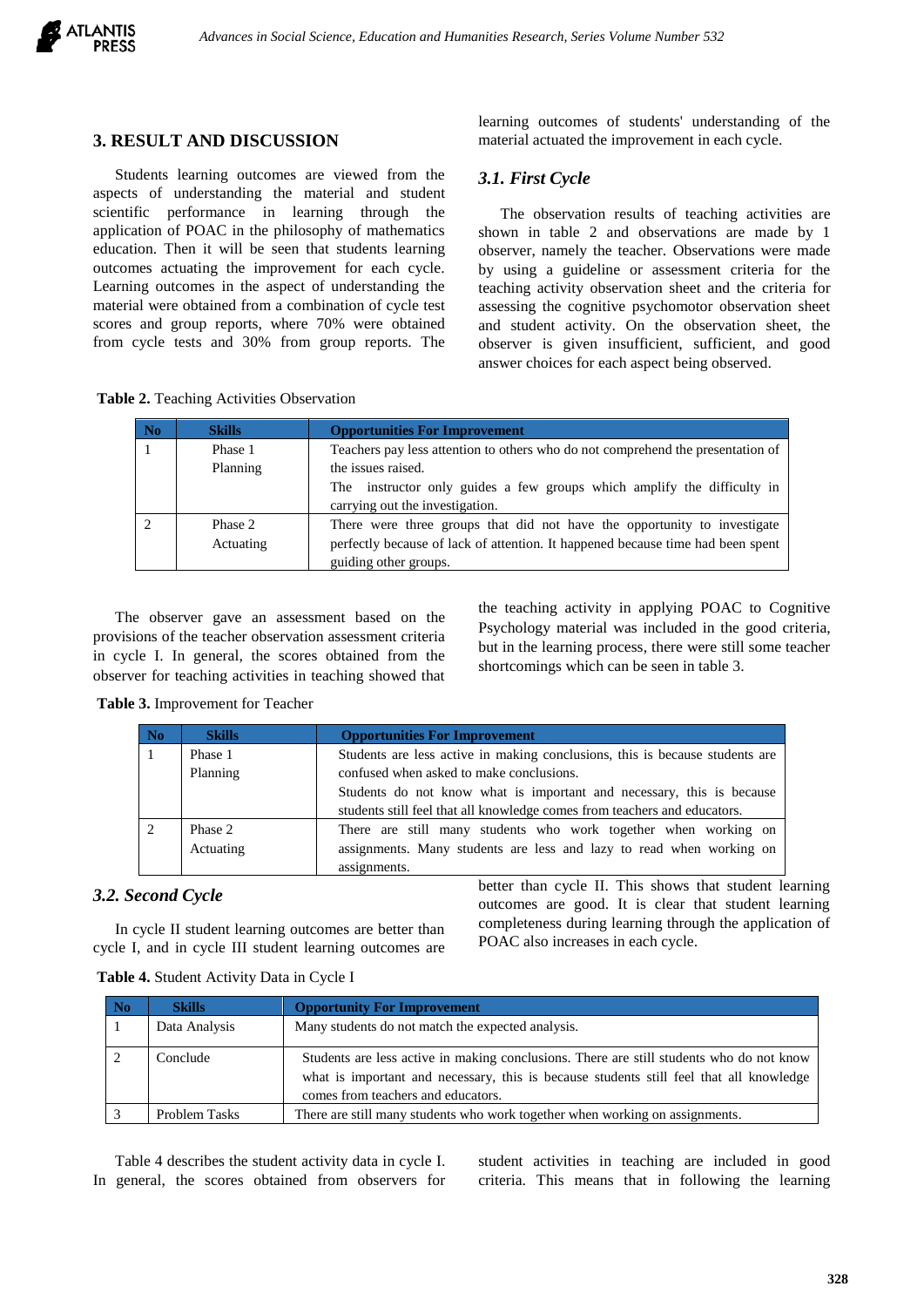

process there are still shortcomings that need to be fixed in the next cycle, including in Table 5.

| No | <b>Phase</b> | <b>Opportunity For Improvement II</b>                                                     |  |
|----|--------------|-------------------------------------------------------------------------------------------|--|
|    | Phase 5      | Students and their groups who have difficulty carrying out investigations. There are some |  |
|    | Organizing   | groups that do not have the opportunity to investigate perfectly because of lack of       |  |
|    |              | attention, but because time has run out                                                   |  |
|    | Phase 6      | Students have not dared to present learning results                                       |  |
|    | Controlling  | Understudies are less active in reacting and requesting the outcomes from the             |  |
|    |              | conversation.                                                                             |  |

**Table 5.** Improvement for Cycle II

After carrying out the process of teaching and learning by adjusting POAC to the mathematics education philosophy material at the end of the second cycle, a reflection was made of the outcomes got both from the perception sheet and from the cycle II test. To upgrade the viewpoints that are as yet ailing in the second cycle, it is important to find a way to be executed in the following cycle.

From some data conducted by observers on student cognitive, it was obtained an average score of 10 so it was classified as good criteria. This is because the deficiencies in the first cycle have been fixed, but in cycle II still any deficiencies. To upgrade the perspectives that are as yet ailing in the second cycle, it is important to make upgrades that should be made by understudies in the third cycle. The improvements that have to be made were: 1) The educator guides understudies to dissect information cautiously so the outcomes are as expected, 2) guides understudies to have the option to give all information identified with the material so understudies know significant focuses that should be concluded, 3) The educator gives an admonition to understudies not to work together with other when working on tasks.

From the data conducted by observers on student activities, good criteria are obtained. This is because the deficiencies in the first cycle have been fixed, but apart from that, there are still deficiencies that need to be fixed. To increase the viewpoints that are as yet ailing in cycle II, it is important to make improvements that must be made by students in cycle III. The improvements which have to be made include: 1) students manage time so that each student who is conducting an experiment has enough time, 2) students do not rely on their group members to work alone and do not copy the work of other group members, 3) students are more active in concluding and skilled in using his abilities.

# *3.3. Third Cycle*

From observers' observations of the teaching activity, an average score of 32 was obtained, so it was classified as good. The teacher has made improvements to items that are included as sufficient criteria in cycles I and II. However, from the results of these observations, there is still an adequate assessment because in the teaching and learning process there are always weaknesses or shortcomings, namely, the teacher motivates students about the importance of working together when working and so that students are more enthusiastic in learning and discussing so that the class becomes more active. However, from the results of the test cycle III, it can be concluded that these deficiencies do not really affect the learning process.



**Figure 1** Improvement Level for Every Cycle.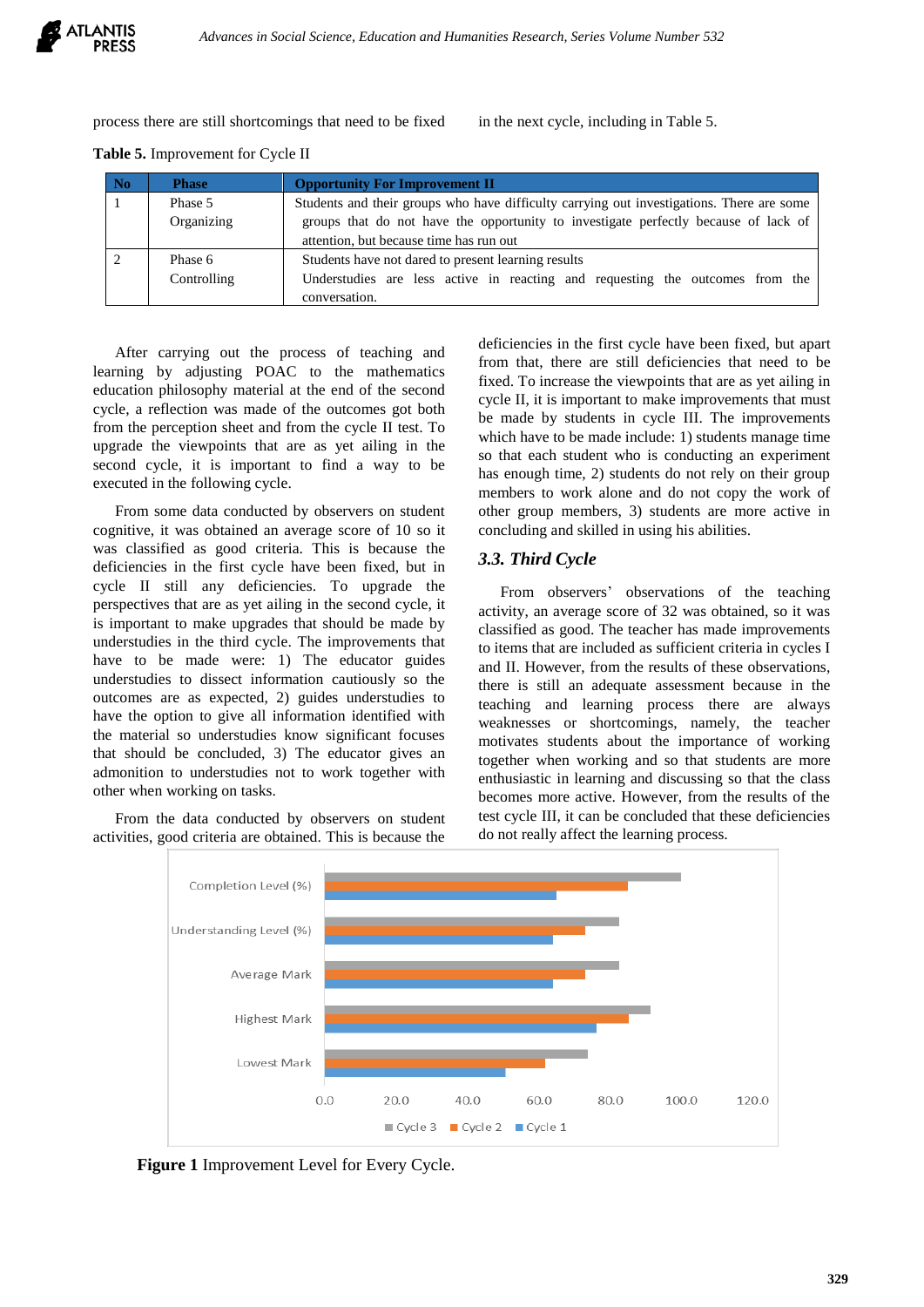

From the data conducted by observers on student activity, it was obtained an average score of 11 so it was classified as good criteria. This is because the deficiencies in cycle II have been fixed, although there are deficiencies in cycle II, but it has no effect on the cognitive achievement of student processes. The achievement of completeness in cycle III is due to the teacher having reflected on cycle II, namely: 1) The educator guides understudies to dissect information cautiously so the outcomes are as expected, 2) guides understudies to have the option to recall the material so understudies know significant focuses that should be concluded, 3) The educator gives an admonition to understudies not to work together with other when working on tasks.

The expansion in each cycle (Figure 1) was brought about by a few elements, including 1) Teachers have an effort to implement the best possible POAC, 2) Teachers have an effort to improve the inadequacies that happened in cycle I and II and also implement it better in cycle III, 3) in the third cycle understudies give more consideration to the exercise, in the trial, they are additionally more intrigued and eager in examining the material of o the philosophy of mathematics education.

The increase was that in the first cycle, the average value of 64 increased to 73.3 in the second cycle and increased again to 82.7 in the third cycle. In cycle I, only 22 of 34 students scored  $\geq 65$  or 65% (not yet completed), in cycle II it increased to 29 students who scored  $\geq 65$  or by 85% (complete), while in cycle III all students got grades  $\geq 65$  or by 85% in the first cycle (complete).

# **4. CONCLUSION**

In view of the results and discussion of this research, it can be concluded that learning the philosophy of mathematics education by implementing POAC could expand understudy learning activities in the Mathematics Education Study Program at FKIP, Bengkulu University. This can be seen from the expansion in understudy learning exercises in every cycle performed in this research. The average score of student learning activities in the first cycle was 28 in the sufficient category, then increased in the second cycle to 32 in the good category, then increased again in the third cycle to 35 in the good category. Furthermore, learning the philosophy of mathematics education by implementing POAC can improve student learning activities in the Mathematics Education Study Program at FKIP, Bengkulu University, namely understanding the material with an average value of 64 in cycle I, cycle II of 73.3, and cycle III of 82.7. The absorption power of students in cycle I was 64%, cycle II was 73.3%, and cycle III was 82.7%, and learning completeness in cycle I was 65%, cycle II was 85%, and cycle III was 100%.

#### **REFERENCES**

- [1] S. Sinanović and D. H. Johnson, "Toward a theory of information processing," *Signal Processing*, vol. 87, no. 6, 2007, doi: 10.1016/j.sigpro.2006.11.005.
- [2] J. A. Bergou and M. Hillery, "Introduction to the Theory of Quantum Information Processing," *Introd. to Theory Quantum Inf. Process.*, 2013.
- [3] P. Kok, "Photonic quantum information processing," *Contemp. Phys.*, vol. 57, no. 4, 2016, doi: 10.1080/00107514.2016.1178472.
- [4] D. Ebaid and S. G. Crewther, "Visual information processing in young and older adults," *Front. Aging Neurosci.*, vol. 11, no. MAY, 2019, doi: 10.3389/fnagi.2019.00116.
- [5] "Understanding different graphic legends information in the process of learning," *Teh. Vjesn. - Tech. Gaz.*, vol. 23, no. 5, 2016, doi: 10.17559/tv-20150310102017.
- [6] M. Albertus, "Raking-ratio empirical process with auxiliary information learning," *ESAIM - Probab. Stat.*, vol. 24, 2020, doi: 10.1051/ps/2020017.
- [7] T. Sekiyama, "The Impact of the Fourth Industrial Revolution on Student Mobility from the Perspective of Education Economics," *Creat. Educ.*, vol. 11, no. 04, 2020, doi: 10.4236/ce.2020.114031.
- [8] L. P. Steffe and T. Kieren, "Radical Constructivism and Mathematics Education," *J. Res. Math. Educ.*, vol. 25, no. 6, 2020, doi: 10.5951/jresematheduc.25.6.0711.
- [9] G. Piccinini and A. Scarantino, "Information processing, computation, and cognition," *Journal of Biological Physics*, vol. 37, no. 1. 2011, doi: 10.1007/s10867-010-9195-3.
- [10] T. J. Rudolph and E. Popp, "An information processing theory of ambivalence," *Polit. Psychol.*, vol. 28, no. 5, 2007, doi: 10.1111/j.1467- 9221.2007.00590.x.
- [11] Y. Wang and G. Ruhe, "The Cognitive Process of Decision Making," *Int. J. Cogn. Informatics Nat. Intell.*, vol. 1, no. 2, 2007, doi: 10.4018/jcini.2007040105.
- [12] J. B. Jarecki, J. H. Tan, and M. A. Jenny, "A framework for building cognitive process models," *Psychon. Bull. Rev.*, vol. 27, no. 6, 2020, doi: 10.3758/s13423-020-01747-2.
- [13] I. W. Widiana, I. N. Jampel, and I. P. Prawini, "The Effectiveness of Traditional Game-Based Communication Learning Activity for Cognitive Process Dimension Learning Achievement,"